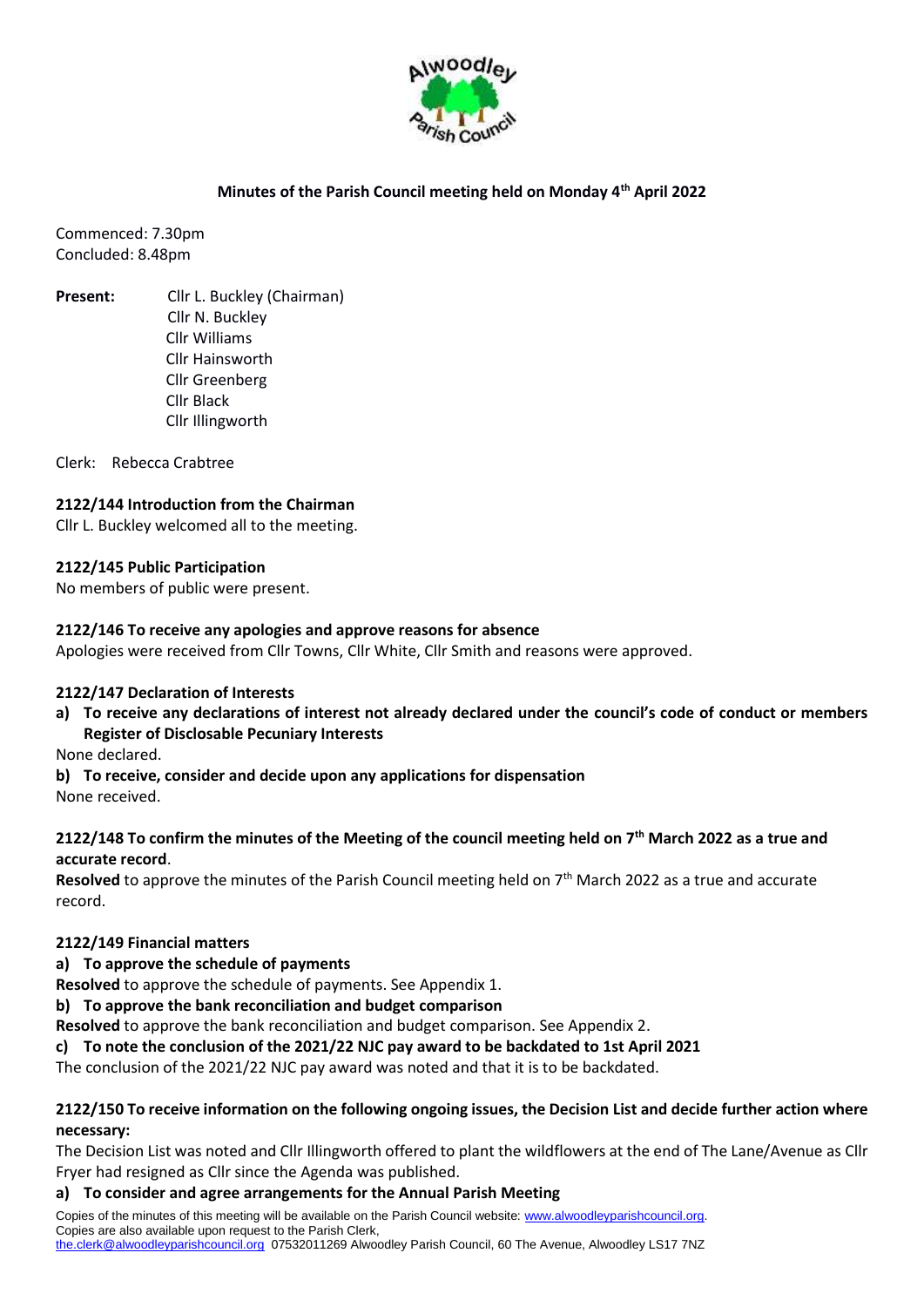

The arrangements for the Annual Parish Meeting was agreed including which Cllrs would give an update and the representatives that would be attending.

# **b) To receive an update about the Five Lane Ends Fingerpost**

The Clerk reported that she had contacted the insurance provider and has not yet received a response. She will email again and make them aware that the claim needs to be completed as a matter of urgency.

# **c) To consider and agree to plant trees to celebrate the Queens Platinum Jubilee**

Cllr L. Buckley reported that she is going to arrange a site visit with the Forestry Team and that there is no urgency as planting season is not until October.

## **2122/151 To consider matters requested by councillors/Clerk and agree any necessary action**

## **a) To consider producing a flyer to advertise the band concerts and to be distributed by paid delivery (LB)**

**Resolved** to agree to produce a flyer and distribute by paid delivery at an approximate cost of £250.00. The Clerk will advertise on Facebook, the noticeboards and PC website.

**b) To note the fitness equipment inspection and agree the quote for the required repairs (Clerk)** 

The inspection report was noted and it was **resolved** to agree the quote for the repairs at a cost of £650.00.

**c) To consider and agree to contribute towards the cost of the playground repairs at a cost of £1500 (SS & JW) Resolved** to agree to contribute £1500 towards the cost of the playground repairs.

## **d) To note the invoice for the festive lights and consider any action (Clerk)**

It was noted that LCC had reduced the invoice by £1000 due to a number of issues with the lights. It was **resolved**  not to approve the invoice and the Clerk was requested to contact LCC regarding this.

## **e) To consider and agree what can be advertised in the noticeboards (Clerk)**

**Resolved** to delegate the decision to the Chairman when a request is received and the Clerk will update the policy and include on the next agenda. A recent request was approved by all.

# **2122/152 To receive updates from the Parish Council's working parties and agree any necessary action including the following:**

## **a) Playground**

Cllr Williams reported that fitness trainers are using the play equipment for training. This was discussed and it was **resolved** that the Clerk will contact LCC for a letter template and to send it to the fitness trainers to ask that they do not use the playground area.

## **b) Grassed area maintenance**

The Clerk reported that Cllr Towns has arranged for a garden designer to design the flowerbeds with Jubilee colours, free of charge. The Clerk has also received emails from residents since the newsletter was published, offering to help with the project.

## **c) Platinum Jubilee Garden**

Cllr Williams reported that they had a meeting with V. Nunns and J. Williamson at LCC to discuss the Rhododendron Walk. It was noted that the path would need to be cleared and J. Williamson agreed to obtain a quote. They confirmed that an information board could be installed. An article has been included in the newsletter to appeal for volunteers to maintain the area.

## **d) Jubilee Event**

The Clerk reported that she has received feedback from a couple of local groups who have confirmed that they are holding an event on the Jubilee weekend. This was discussed and Cllr Black agreed to arrange a meeting with the working group to see if an event is viable.

## **e) Any other working party**

The Footpath working party reported that the national deadline to claim the rights of way has been abolished. This was discussed and it was **resolved** to concentrate on the most important footpaths. Cllr Hainsworth agreed to request the required forms and will work with Cllr Illingworth to get residents signatures.

## **2122/153 To receive an update from the Ward member**

Copies of the minutes of this meeting will be available on the Parish Council website: [www.alwoodleyparishcouncil.org.](http://www.alwoodleyparishcouncil.org/) Copies are also available upon request to the Parish Clerk, Cllr N. Buckley reported that he has received a number of enquiries about Verity's Copse, where the neighbouring property is using a section of the land for building supplies. He has been investigating and working with Legal Services

[the.clerk@alwoodleyparishcouncil.org](mailto:the.clerk@alwoodleyparishcouncil.org) 07532011269 Alwoodley Parish Council, 60 The Avenue, Alwoodley LS17 7NZ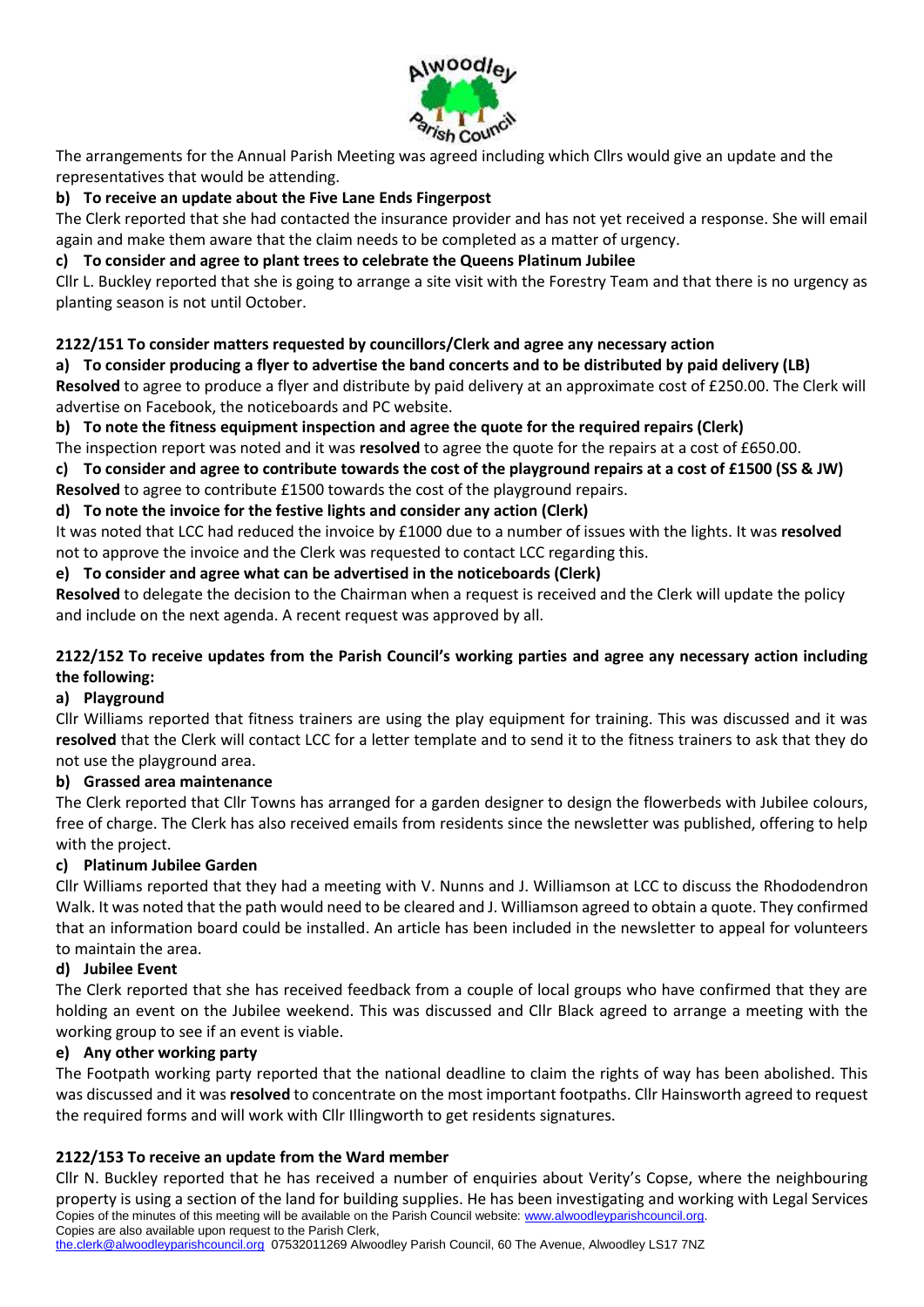

to find out who owns the land but it has not been confirmed at present. The owner has confirmed that the area will be cleared by summer. This was discussed and all agreed to invite residents to a meeting once it is cleared to discuss volunteering to improve the area.

## **2122/154 To receive an update about the recent Planning Committee meeting**

Cllr Black reported that the committee had objected to two planning applications on The Valley and Nursery Lane. The application on the Valley was a resubmission and the committee's previous objection and comments remained. The second application was the Dentist on Nursery Lane and the committee had concerns about the proposed parking and the impact on road users. Both applications are to be referred to the Plans Panel.

# **2122/155 To receive an update from members representing external bodies**

No update.

# **2122/156 To review/approve/adopt the following policies/procedures:**

**a) Appraisal policy Resolved** to adopt the policy. **b) Financial Regulations Resolved** to approve the policy.

# **2122/157 To consider any correspondence received and agree any necessary arrangements:**

# **a) To consider a grant request from Alwoodley in Bloom**

**Resolved** to approve the grant request for £300 for new planters at the top and bottom shops of the Avenue.

## **2122/158 To notify the clerk of matters for inclusion on the agenda of the next meeting**

The Clerk will email all Cllrs in advance of the next meeting to request agenda items.

## **2122/159 Chairman's remarks and correspondence**

Cllr L. Buckley noted that YLCA had sent some Election poster templates and these can be put in the noticeboards soon as the Parish Council elections are due to be held in May 2023.

Cllr L. Buckley reported the following:

B. Pearlman has thanked the PC for including the article about The Jerry Pearlman Way in the newsletter.

A resident has said thank you for the daffodils on Harrogate Road.

A resident has said thank you for all the fine work the PC does.

There has been an enquiry about the 'Keep it Green' Signs since the newsletter was published.

# **2122/160 To confirm the date of the next meeting as 9 th May 2022 at 7.30pm**

**Resolved** that the next meeting is to be held on 9<sup>th</sup> May 2022 at 7.30pm.

#### **Appendix 1**

## **Schedule of payments to be approved at the Parish Council meeting held on 4th April 2022**

| Payee              | <b>Details</b>                 | Amount   |
|--------------------|--------------------------------|----------|
| R. Crabtree        | Salary owed                    | £89.95   |
| <b>HMRC</b>        | PAYE & NI                      | £6.20    |
| Leeds City Council | Wildflowers                    | £1809.96 |
| Leeds City Council | <b>Bulbs on Harrogate Road</b> | £5150.04 |
| <b>YLCA</b>        | Conference - P. Fryer          | £40.00   |
| Streetscape        | Inspection                     | £420.00  |
| <b>YLCA</b>        | Membership                     | £1098.00 |

Copies of the minutes of this meeting will be available on the Parish Council website: [www.alwoodleyparishcouncil.org.](http://www.alwoodleyparishcouncil.org/) Copies are also available upon request to the Parish Clerk,

[the.clerk@alwoodleyparishcouncil.org](mailto:the.clerk@alwoodleyparishcouncil.org) 07532011269 Alwoodley Parish Council, 60 The Avenue, Alwoodley LS17 7NZ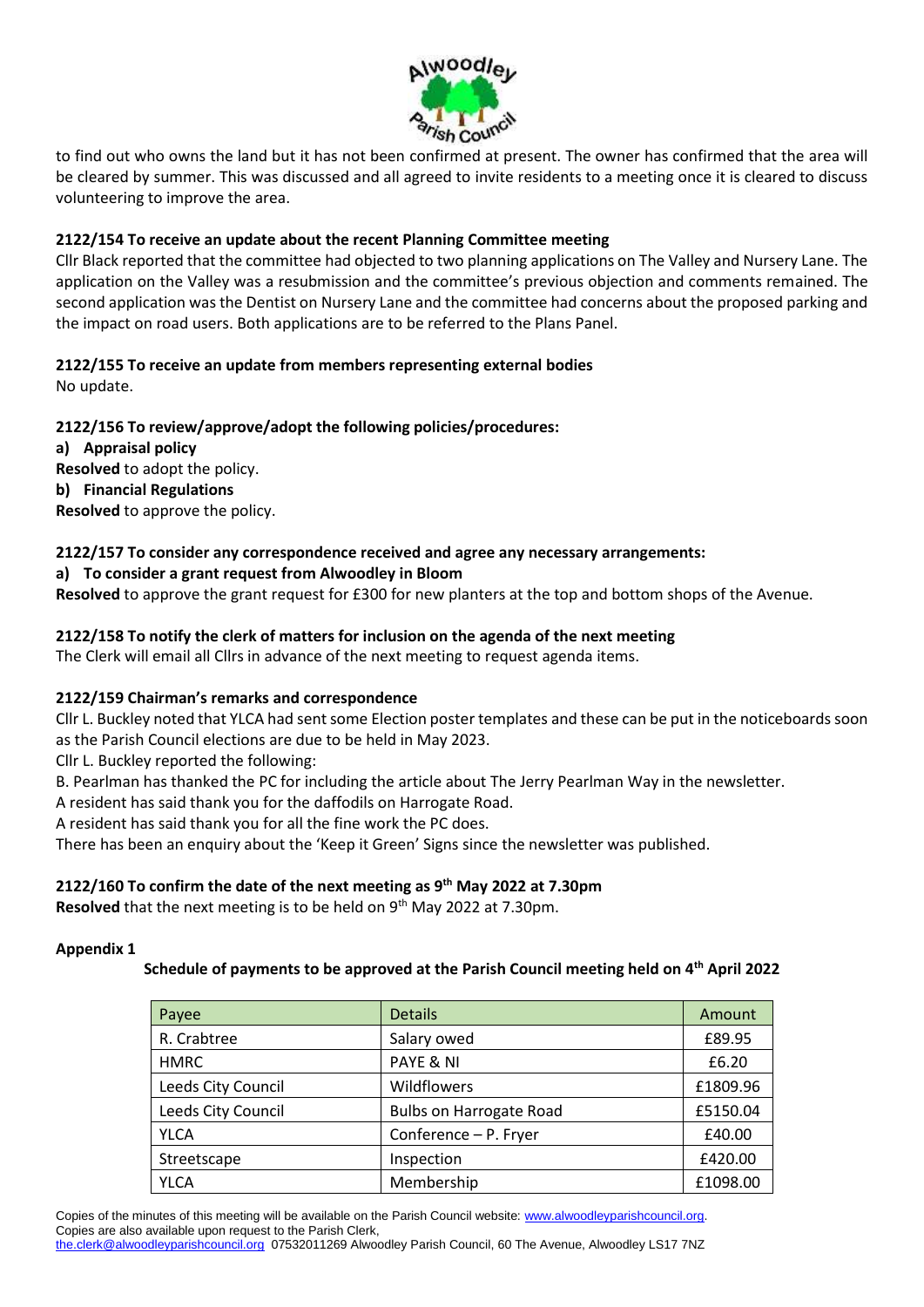

| Leeds City Council                | Festive lights - Amended invoice | £5304.00 |
|-----------------------------------|----------------------------------|----------|
| North print                       | Newsletter printing              | £1340.00 |
| <b>Bradford Community Payroll</b> | Payroll fees                     | £36.00   |
| JRB Enterprise                    | Dog waste bags                   | £542.40  |

#### **Appendix 2**

#### **Bank Reconciliation**

#### **Bank Reconciliation and Budget Comparison**

Financial year 2021/2022 Prepared by: Rebecca Crabtree, Responsible Financial Officer Date: 24<sup>th</sup> March 2022 Balance as per bank statements as at 24<sup>th</sup> March 2022

| <b>BANK STATEMENTS</b>                                                               |            |             |
|--------------------------------------------------------------------------------------|------------|-------------|
| Treasurers Account balance as at 24th March 2022                                     | £22,007.92 |             |
| Savings account as at 28th September 2021                                            | £87,091.12 |             |
| <b>Unpresented cheques</b>                                                           |            |             |
| Total                                                                                |            | £109,099.04 |
| <b>CASH BOOK</b>                                                                     |            |             |
| <b>Opening balance</b>                                                               |            | £81,392.55  |
| <b>Add receipts</b><br>(Precept and LCTS - £51038.00, HMRC £2038<br>Allotments £450) |            | £53,527.50  |
| <b>Payments to date</b>                                                              |            | £25,821.01  |
|                                                                                      |            |             |
| <b>Closing Balance as at 24th March 2022</b>                                         |            | £109,099.04 |

#### **Budget Comparison**

The table below shows the Parish Council's expenditure to 24<sup>th</sup> March 2022

| <b>Expenditure</b>         | 2021/2022<br><b>Budget</b> | <b>Current</b><br>expenditure | <b>Comments</b> |
|----------------------------|----------------------------|-------------------------------|-----------------|
| <b>Regular Admin Costs</b> |                            |                               |                 |
| Room Hire                  | £2,000.00                  | £660.00                       |                 |
| Stationary                 | £500.00                    | £25.20                        |                 |
| Books/Training             | £500.00                    | 62.5                          |                 |
| ΙT                         | £1,000.00                  | £466.70                       |                 |
| Salary and related costs   | £9,500.00                  | £7,291.74                     |                 |
| Lengthsman                 | £9,000.00                  | £5,975.44                     |                 |
| Insurance                  | £1,000.00                  | £823.19                       |                 |
| <b>Audit Fees</b>          | £400.00                    | £350.00                       |                 |

Copies of the minutes of this meeting will be available on the Parish Council website: [www.alwoodleyparishcouncil.org.](http://www.alwoodleyparishcouncil.org/) Copies are also available upon request to the Parish Clerk,

[the.clerk@alwoodleyparishcouncil.org](mailto:the.clerk@alwoodleyparishcouncil.org) 07532011269 Alwoodley Parish Council, 60 The Avenue, Alwoodley LS17 7NZ